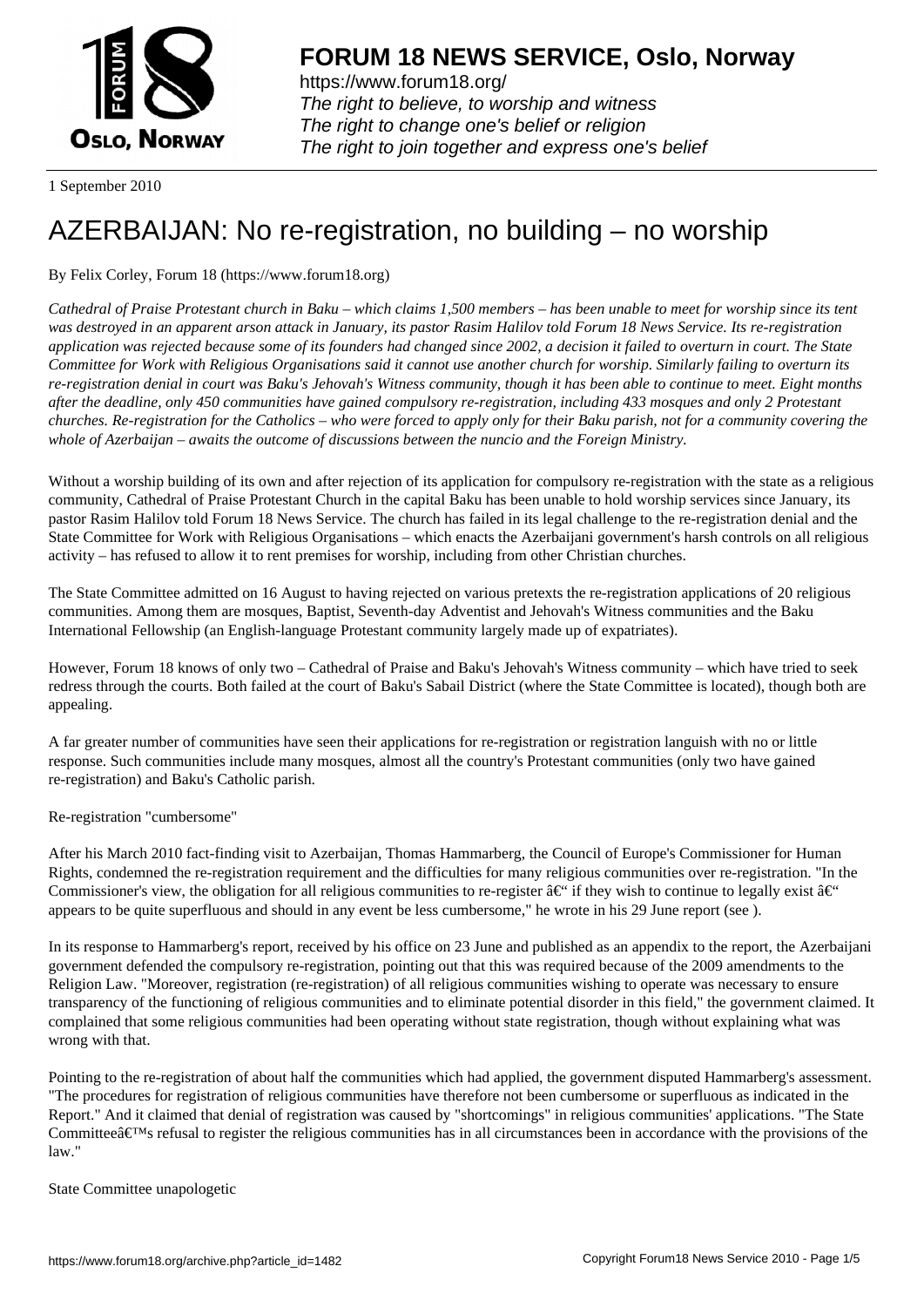further of the State Committee are unapologically committed as  $\mathcal{O}(n)$  the way theorem in the way theorem in the way theorem in the way theorem in the way theorem in the way theorem in the way theorem in the way theore

Sabina Allahverdieva of the Committee's Legal and Registration Department rejected any suggestion that her Committee was at fault over the long delays and the denials of registration. However, she absolutely refused to discuss with Forum 18 on 1 September why such a low number of the country's religious communities which have applied for registration have been successful and why many have already received rejections.

"You're not a lawyer nor a religious community," she told Forum 18. She added that she "does not have the right" to give information by telephone and terminated the call.

State Committee officials have earlier denied to Forum 18 that their work on re-registering religious communities has been "unprofessional" (see F18News 7 April 2010 http://www.forum18.org/Archive.php?article\_id=1429).

## Worship ban for Cathedral of Praise

Among the hardest hit communities in the wake of the compulsory re-registration is Cathedral of Praise, which has long faced obstructions from the government.

The church was founded in 1994 but only managed to gain registration in 1999. Its Swedish pastor, Mats-Jan Söderberg, had his visa application denied in 2005 and was given two weeks to leave Azerbaijan. He was subsequently banned from returning. In August 2008 the church lost the worship building it had bought and reconstructed after a complicated legal dispute. It remains unclear if the dispute was initiated to target the church for religious reasons (see F18News 19 September 2008 http://www.forum18.org/Archive.php?article\_id=1189).

After the loss of its worship building, the church met in a large tent it erected on church-owned land. However, this was destroyed in a fire late on 9 January 2010. Pastor Halilov told Forum 18 that police confirmed by chemical analysis that arson was the cause but have not identified any suspects. "Since the January 2010 fire our 1,500-strong church has not been able to meet for worship," Pastor Halilov complained.

In correspondence seen by Forum 18, the church wrote to Hidayat Orujev, chair of the State Committee, on 29 March informing him that it had agreed with Nehemiah Protestant Church in Baku to rent their building for worship and attaching the contract. However, Yusif Askarov, Head of the State Committee's Legal and Registration Department, wrote back declaring that under Article 12 of the Religion Law, religious communities are allowed to meet only at their registered legal address.

Challenges to re-registration denials fail

Cathedral of Praise lodged its re-registration application in late 2009. However, in a decision of which Forum 18 has seen the text, the State Committee rejected the application on 19 February 2010, though the church did not receive the rejection until 7 May. The State Committee argued that the church was not the same as the one given state registration in February 2002 as five of the "founders" had changed, with no information being given as to when and why they had been removed and when and how the new founders had been chosen. It said such changes had to be notified to the State Committee within 20 days.

Pastor Halilov insisted to Forum 18 that only three of the founders had changed, not five as the State Committee claimed, and that this was allowed under the regulations. He added that no published law mentions any requirement to explain to the State Committee why any founders have changed.

On behalf of the church, Pastor Halilov lodged a challenge to the State Committee's rejection to Sabail District Court. However on 30 July, in a verdict of which Forum 18 has seen the text, Judge Araz Huseynov rejected their challenge.

Pastor Halilov told Forum 18 that the church is lodging an appeal against the decision to Baku Appeal Court. He expects it to be about six weeks before this is heard. "We will take the case right to [the European Court of Human Rights in] Strasbourg if necessary," he pledged. He added that at the same time, the church had written to the State Committee asking it to reconsider the rejection, hoping that the impasse can be resolved without further court hearings.

Baku's Jehovah's Witness community lodged its re-registration application with the State Committee on 3 November 2009. However, this was rejected on 29 January 2010 (though the community only received it on 25 February as it was sent to the wrong address).

As with Cathedral of Praise, the State Committee questioned the changes to the founders and said no connection between the old and the new communities had been established. The Jehovah's Witness community provided the State Committee with information as to when and why the founders had changed, but Askarov of the State Committee again rejected the application on 5 March.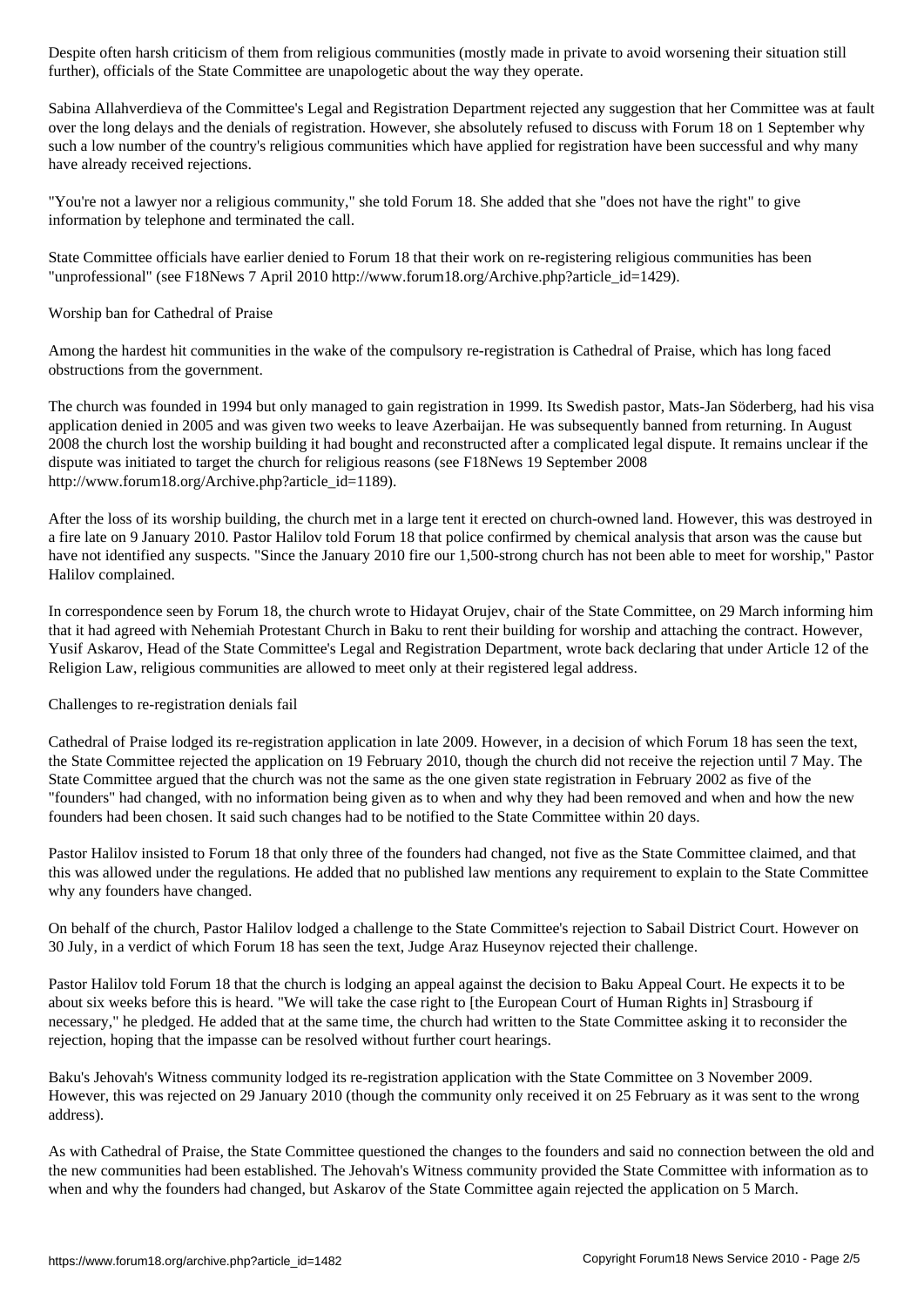On 13 May, the community lodged a challenge to the State Committee rejection and demanded 10,000 Manats (76,924 Norwegian Kroner, 9,715 Euros or 12,452 US Dollars) in compensation. Hearings under Judge Nuraddin Bagirov at Sabail District Court took place on 6 and 13 July, though no decision was issued then. However, on 16 July Judge Bagirov summoned the Jehovah's Witnesses to the court to tell them he was rejecting their challenge.

Witnesses told Forum 18, and two letters they sent to the State Committee in April went unanswered.

Jehovah's Witnesses told Forum 18 that they were "disappointed" by his decision, as he had earlier appeared to be sympathetic. The verdict issued later, seen by Forum 18, details the reasons for the decision. On 13 August, the community lodged an appeal with Baku Appeal Court.

Who has got re-registration?

The compulsory re-registration (the third since Azerbaijan gained independence in 1991) was mandated by the harsh revisions to the Religion Law which came into force in May 2009. The re-registration deadline was 1 January 2010. Article 12 of the revised Law implies that unregistered religious activity is illegal – in violation of Azerbaijan's international human rights commitments. Furthermore, Muslim communities can only get registration if they are part of the state-backed Caucasian Muslim Board (see F18News 3 June 2009 http://www.forum18.org/Archive.php?article\_id=1305).

The authorities' insistence that registration is necessary and the requirement that Muslim communities have "prior authorisation" from the Caucasian Muslim Board before they seek registration aroused the concern of the United Nations Human Rights Committee. In its concluding observations on Azerbaijan's compliance with the International Covenant on Civil and Political Rights, issued on 13 August 2009 (UN reference CCPR/C/AZE/CO/3), the Committee expressed concern that "the lack of legal personality may prevent such communities from the enjoyment of a large number of rights".

However, the Department for Work with Religious Organisations in Nakhichevan - an exclave wedged between Armenia, Iran and Turkey which is an autonomous republic of Azerbaijan – insisted to Forum 18 in December 2009 that no re-registration requirement exists there (see F18News 21 December 2009 http://www.forum18.org/Archive.php?article\_id=1389).

On 1 September, exactly eight months after the re-registration deadline had passed, only 450 religious communities were listed on the State Committee website as having registration (534 were registered under the old Law).

Of the 450 registered communities, 433 were Muslim, 6 Jewish (Ashkenazi, Mountain Jewish and Georgian Jewish), 3 Molokan (an early Russian Christian community), 2 Georgian Orthodox, and one each of Russian Orthodox (the Baku and Caspian diocese, with 8 parishes in Azerbaijan), the Lutherans, New Life Protestant church, the Albanian-Udi community (a previously defunct Christian community recreated with government support in recent years), the Baha'is, and the Hare Krishna community.

The State Committee admitted on 16 August that some 400 applications are still being processed.

Can communities without registration still meet?

Communities denied re-registration or whose applications have languished unanswered are generally still able to meet for worship if they have their own place of worship, members of a variety of religious communities have told Forum 18.

Fr Vladimir Fekete, a Slovak priest who heads the Catholic Church in Azerbaijan, says that when he met State Committee chair Orujev in the summer, Orujev told him that although the Catholic Church has not yet been re-registered its parish in Baku can continue functioning. Orujev said that the issue of re-registration is being resolved between Azerbaijan's Foreign Ministry and the Holy See's nuncio to Azerbaijan, Archbishop Claudio Gugerotti.

Fr Fekete noted that while the old registration was for the Catholic Church in the whole of Azerbaijan, when it came to re-registration it had to lodge its application only for the Catholic parish in Baku.

Despite having its re-registration application rejected and failing to overturn this rejection in court, Baku's Jehovah's Witness community is still able to meet in its Kingdom Hall in the capital, Jehovah's Witnesses told Forum 18. They point out that legal status persists until the State Committee goes to court to have it liquidated. "It has not done this," they told Forum 18.

However, a number of religious communities have faced threats from police officers or other officials that their activity is illegal and they will be shut down. Mubariz Gachaev, imam of the Sunni mosque in Mushfiqabad in Garadag District near Baku, told Forum 18 that the Caucasian Muslim Board still will not process its registration application and without this the State Committee will not register it (see F18News 27 May 2010 http://www.forum18.org/Archive.php?article\_id=1451).

"Police sometimes intervene, telling us that we have no registration certificate so we'll be closed down," Gachaev told Forum 18 on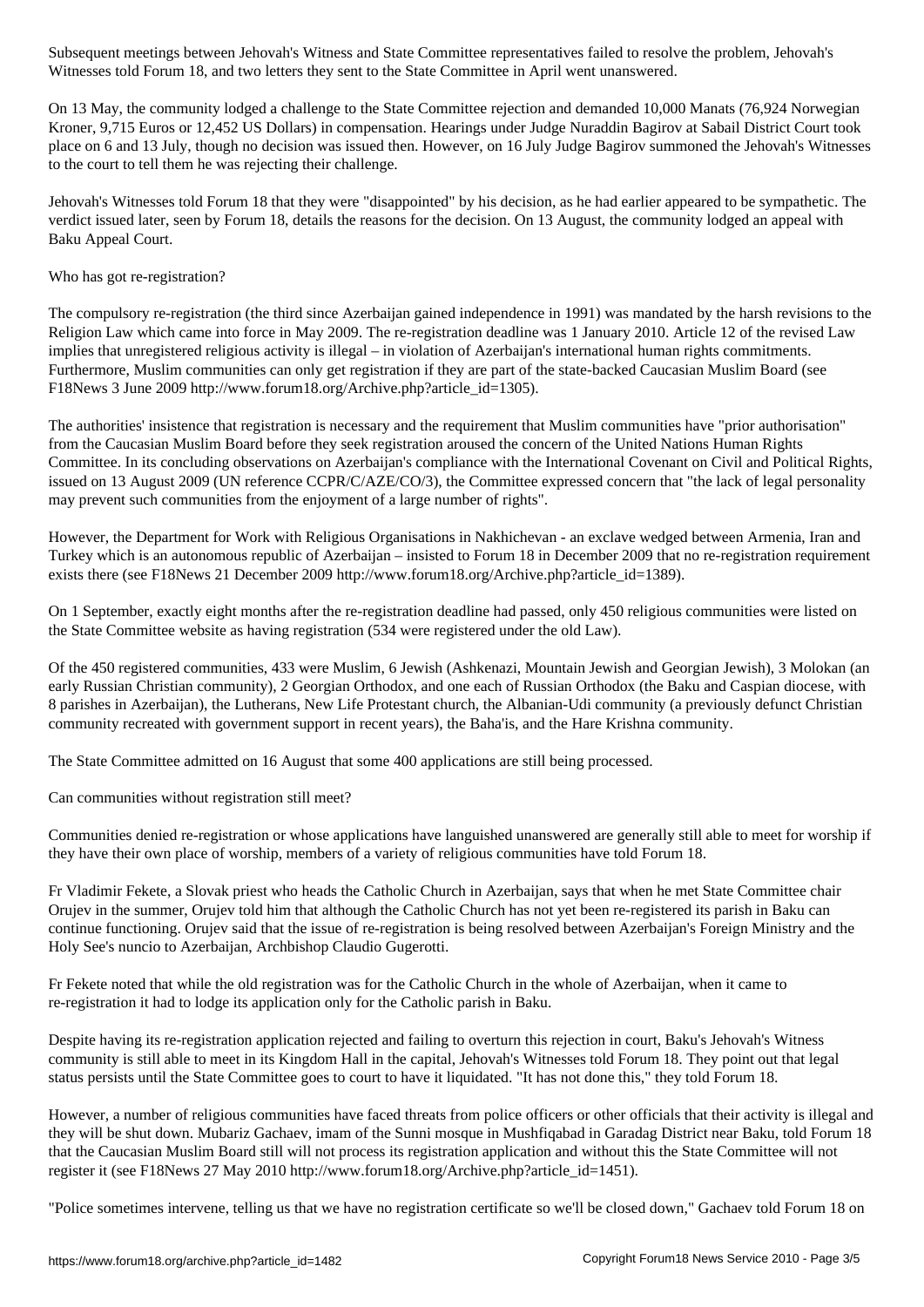However, the imam said prayers continue at the mosque.

Police visited Baku's Baptist church in March and told its leaders that without registration it should be closed down (see F18News 12 March 2010 http://www.forum18.org/Archive.php?article\_id=1420).

Among the religious communities which have never been able to gain registration since Azerbaijan gained its independence in 1991 is the Baptist congregation in the northern town of Aliabad. It too has faced repeated raids by local police and the earlier imprisonment of two of its pastors. Church members again faced threats of punishment in April (see F18News 11 May 2010 http://www.forum18.org/Archive.php?article\_id=1443).

Repeated difficulties over places of worship

The Azerbaijani authorities have repeatedly intervened to prevent religious communities they do not like from freely opening or maintaining places of worship. Adding to the restrictions, a new Council on Building, Reconstruction and Repair of Places of Worship began its work on 23 July as part of the State Committee. It now needs to give approval for all decisions on places of worship throughout the country.

A series of mosques – mostly Sunni – have been ordered closed in recent years, including the Abu Bekr mosque in Baku, closed after a grenade attack in August 2008 (see F18News 27 May 2010 http://www.forum18.org/Archive.php?article\_id=1451).

Javanshir Suleymanov, lawyer for the Abu Bekr mosque, laments its continued enforced closure. "Only the imam, Gamet Suleymanov, can pray there with at maximum two other people," he told Forum 18 on 31 August. He says police patrols watch to ensure that the building is not used for community worship. "People who live opposite watch out on behalf of the police and call them if people try to gather there."

The lawyer added that the community has complained about the continuing enforced closure to the United Nations human rights mechanisms in Geneva.

Across Baku, the authorities have banned the community from meeting in the half-finished Fatima Zahra mosque. After large-scale protests in Azerbaijan and abroad against the proposed demolition of it, President Ilham Aliyev handed the community to the Muslim Board and promised that it would be completed and opened for worship (see F18News 27 May 2010 http://www.forum18.org/Archive.php?article\_id=1451).

"We would have liked to pray there during Ramadan," community leader Tofik Rasizade told Forum 18 on 31 August, referring to the Muslim holy month which runs in 2010 from mid-August to mid-September. "But we are not allowed to use it for prayers – people have to go here or there to other mosques."

Rasizade says he remains grateful to the president for overturning the demolition order. "The main thing was that it wasn't destroyed," he insisted to Forum 18. "But in the past it belonged to the people – they built it with their efforts and money. Now it's the property of the Muslim Board." He said he did not know when building work would resume and when it will reopen for worship.

Buildings confiscated during the Soviet period have not been given back. In central Baku, these include a Baptist church built a century ago, a Baha'i site important to the early history of their faith and the synagogue which is now a music theatre (see F18News 23 November 2005 http://www.forum18.org/Archive.php?article\_id=694).

Semyon Ikhiilov, leader of the Mountain Jewish community, regrets the authorities' refusal to return the synagogue. "I know that the historical building will not be returned to us, however much I ask. I am already tired," he told Leyla Tagiyeva of the News.az website on 1 September. He lamented that "mine was a lone voice which was not heard by many people, especially by senior officials who could have responded." (END)

For more background information see Forum 18's Azerbaijan religious freedom survey at http://www.forum18.org/Archive.php?article\_id=1192.

More coverage of freedom of thought, conscience and belief in Azerbaijan is at http://www.forum18.org/Archive.php?query=&religion=all&country=23.

A compilation of Organisation for Security and Co-operation in Europe (OSCE) freedom of religion or belief commitments can be found at http://www.forum18.org/Archive.php?article\_id=1351.

For a personal commentary, by an Azeri Protestant, on how the international community can help establish religious freedom in Azerbaijan, see http://www.forum18.org/Archive.php?article\_id=482.